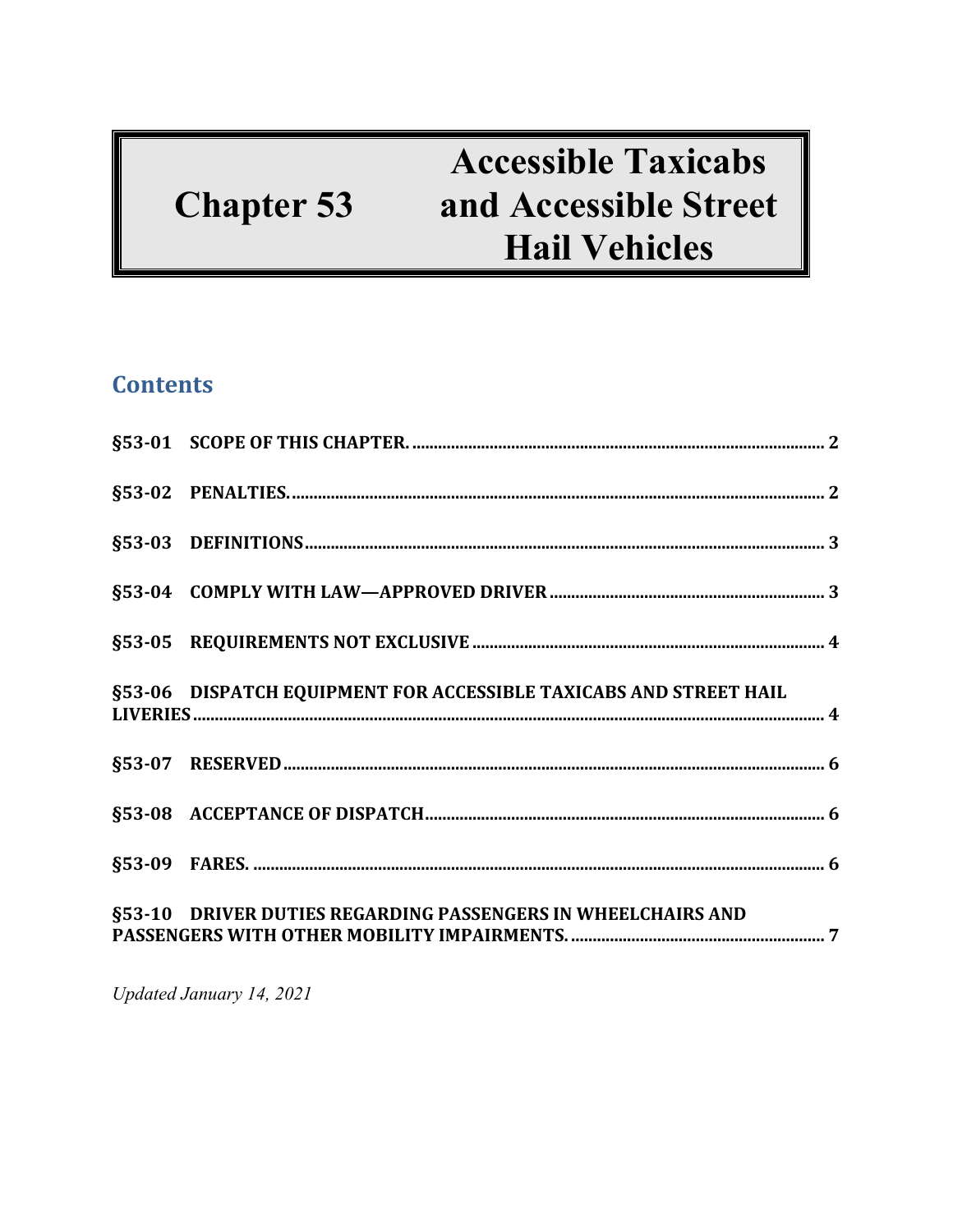#### **§53-01 Scope of this Chapter.**

- (a) This Chapter sets the requirements and rules for the dispatch of Accessible Taxicabs and Accessible Street Hail Liveries.
- (b) This Chapter applies to Drivers of Accessible Taxicabs, Owners of Taxicab Medallions required to be hacked up with Accessible Taxicabs, Owners of Taxicab Medallions which are hacked up with vehicles that qualify to be Accessible Taxicabs, Drivers of Accessible Street Hail Liveries, and Owners and Bases of Accessible Street Hail Liveries. This Chapter also applies to Agents of any such Medallion Owners and Accessible Street Hail Liveries.

#### **§53-02 Penalties.**

- (a) *Unlicensed Activity.*
	- (1) Unlicensed Activity is the act of providing or advertising the provision of any Commission-regulated for hire transportation service by:
		- (i) Any Licensee whose License is suspended, revoked, or expired and not yet renewed, or
		- (ii) Any person who does not hold a Valid License or Authorization from the Commission as a for hire driver, for the for hire vehicle, or for the for hire service, as applicable.
	- (2) Unlicensed Activity specifically includes the activities listed in §19-506 and §19- 528 of the Administrative Code, and can subject the violator to the seizure and possible forfeiture of the vehicle involved.
- (b) *Specific Penalties.* If there are specific penalties for violating a Rule, they are shown at the end of the Rule. The penalty section also states whether the violator must attend a Hearing.
- (c) *Payment of Fines.* 
	- (1) Fines are due within 30 days of the day the Respondent is found guilty of the violation, unless:
		- (i) the Respondent files an appeal of the decision issued by the Taxi and Limousine Tribunal within the time required by Chapter 5 of Title 48 of the Rules of the City of New York, in which case the payment of the fines will be deferred until 30 days after the date of the appeal decision.
	- (2) If the fine is not paid by the close of business on the date due, the Commission will notify the Respondent in writing that the Respondent's License will be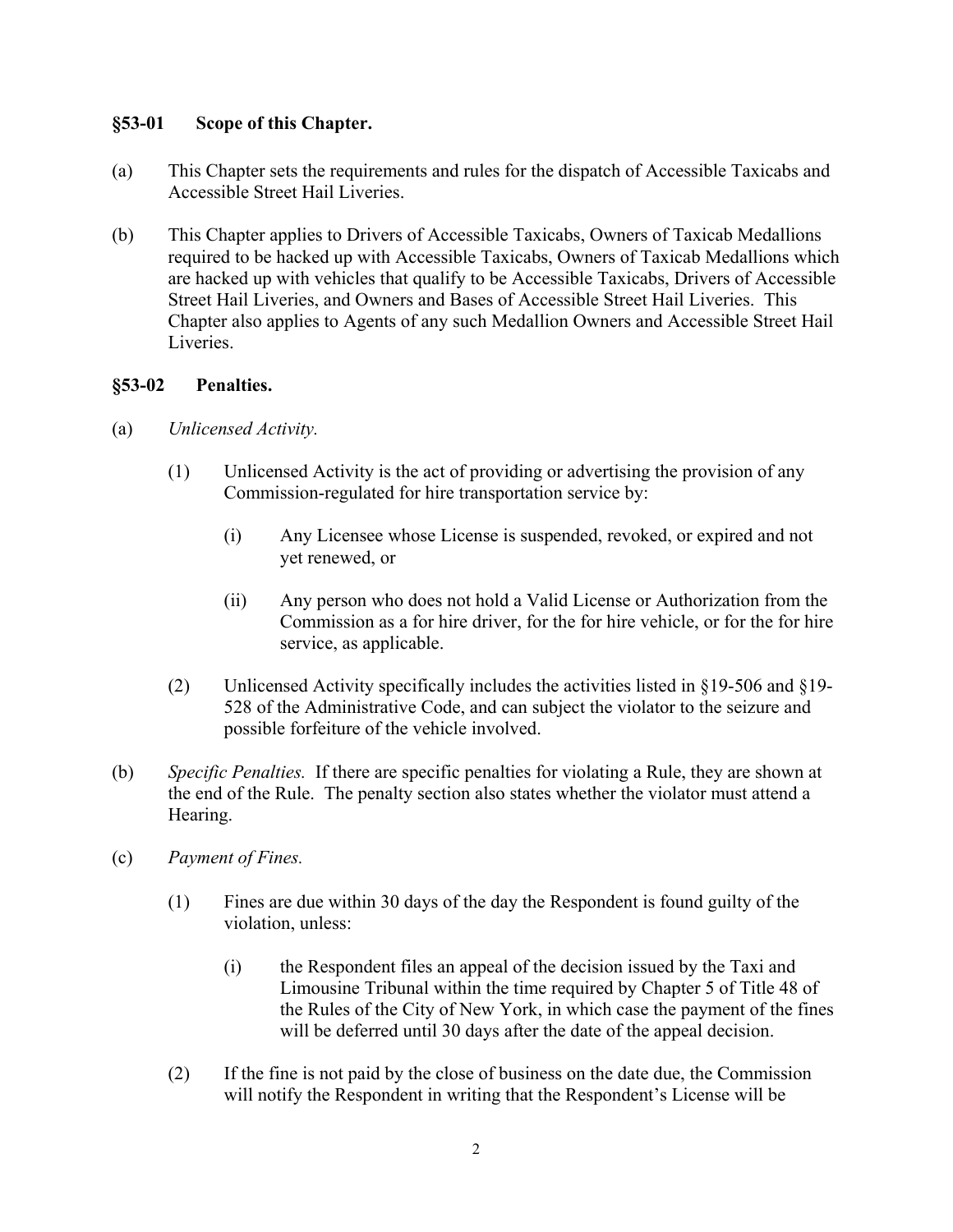suspended in 10 business days of the date of the notification until the fine is paid, unless the Respondent demonstrates to the Commission, in person or in writing, that the fine has been paid.

#### **§53-03 Definitions**

- (a) *Accessible Taxi Dispatcher*. The Accessible Taxi Dispatcher is the entity which, under contract with the Commission, will convey dispatches or requests for accessible service to Drivers of Accessible Taxicabs and to Drivers of Accessible Street Hail Liveries to provide transportation for a Passenger or group of Passengers, at least one of whom must be mobility-impaired, for trips that originate in New York City.
- (b) *Accessible Vehicle*, for the purposes of this Chapter, is a vehicle designed to permit access to and enable the transportation of persons who use wheelchairs and is authorized by the Commission to transport passengers for hire by prearrangement or by dispatch of the Accessible Taxi Dispatcher. Accessible Vehicles, for purposes of this Chapter, include all vehicles in use as Accessible Taxicabs, Taxicabs required or opting to be used with accessible vehicles under Section 58-50 of these Rules, and Accessible Street Hail Liveries.
- (c) *Approved Driver*. An Approved Driver is a Driver who has a Valid License from the Commission as a TLC Driver and who has successfully completed Passenger Assistance and Wheelchair Accessible Vehicle Training or has a valid Paratransit License.
- (d) *Dispatch Equipment*. The "Dispatch Equipment" is the communications equipment provided by the Accessible Taxi Dispatcher or an acceptable interface with the Technology System that allows Approved Drivers operating Accessible Vehicles to receive dispatches from the Accessible Taxi Dispatcher.
- (e) *Dispatch Fee.* The "Dispatch Fee" is the fee payable to the Driver of an Accessible Vehicle, according to the Dispatch Fee schedule, for completing or attempting to complete a trip dispatched by the Accessible Taxi Dispatcher. The Dispatch Fee schedule, including cancellation fees and passenger no-show fees, will be determined by the Commission, and posted on the Commission's website, every six months based on a review of available funds and the Accessible Taxi Dispatcher's service rates.
- (f) *Owner*. In this chapter, the Owner refers to the owner of a Medallion Taxicab or Street Hail Livery, including a Taxicab required to be hacked up with a vehicle that qualifies as an Accessible Vehicle.

#### **§53-04 Comply with Law—Approved Driver**

(a) *Comply with this Chapter.* All Accessible Taxicab Owners, Accessible Street Hail Livery Owners and all Approved Drivers must comply with all provisions of this chapter. Agents for Accessible Taxicab Owners and bases dispatching or acting on behalf of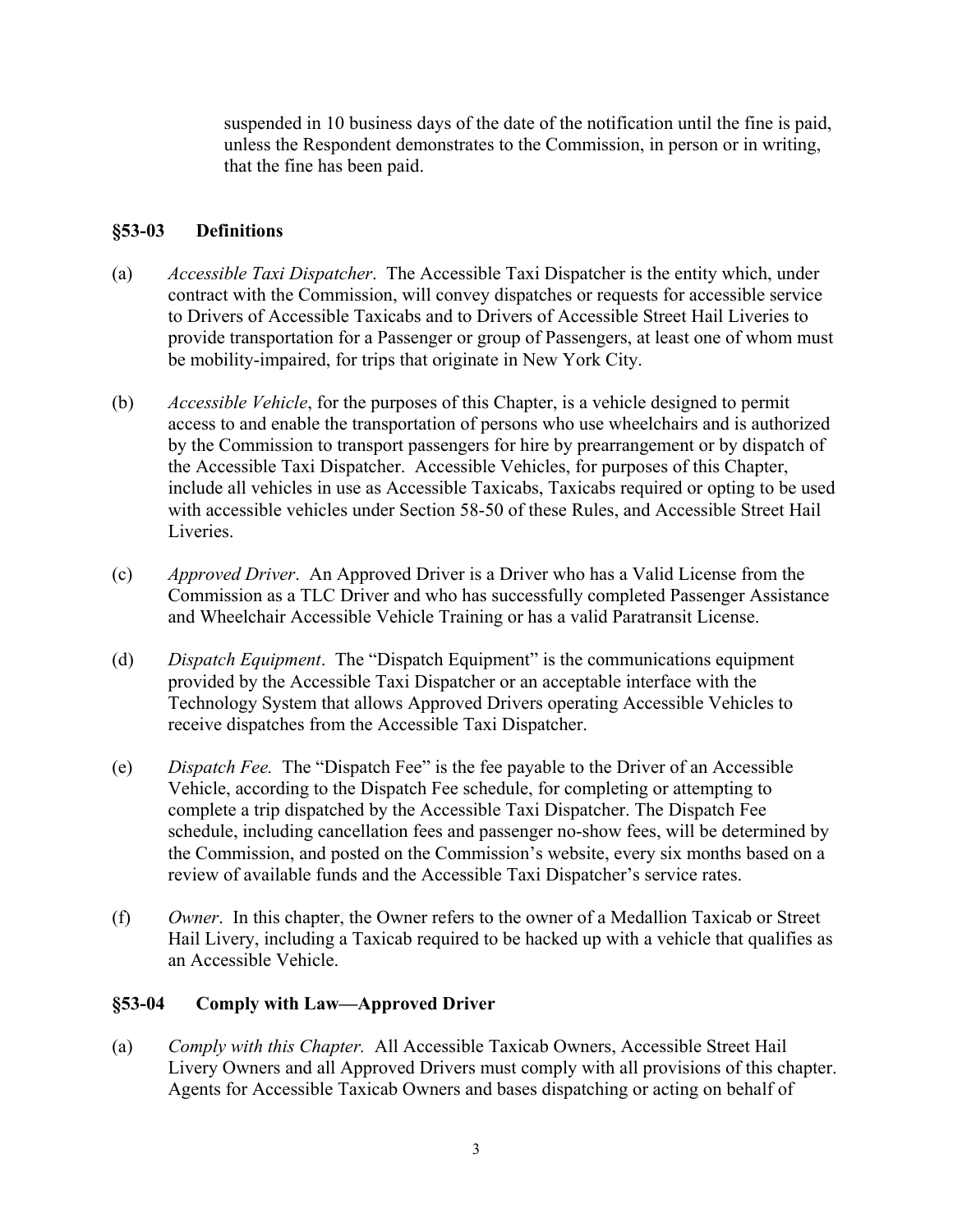Accessible Street Hail Liveries under section 59B-04.2 of these Rules must also comply with these Rules where applicable.

(b) *Driver Responsibility.* An Accessible Vehicle can only be driven by an Approved Driver; that is, one who has successfully completed Passenger Assistance and Wheelchair Accessible Vehicle Training or has a valid Paratransit License.

|           | \$400 | <b>IIRED</b><br>`™<br>าเ<br>R E C<br>NG |
|-----------|-------|-----------------------------------------|
| 04(b<br>ິ | Fine: | Appearance<br>к<br>. .<br>--            |

(c) *Owner Responsibility.* A Taxicab Owner and a Street Hail Livery Owner may not allow Drivers who are not Approved Drivers and have not successfully completed Wheelchair Passenger Assistance Training, to operate the Owner's Accessible Taxicab or Street Hail Livery.

| $853 - 04(c)$ | Fine: \$400 | Appearance NOT REOUIRED |
|---------------|-------------|-------------------------|
|               |             |                         |

(d) *Agent Responsibility.* An Agent or a base may not allow Drivers who are not Approved Drivers and have not successfully completed Passenger Assistance and Wheelchair Accessible Vehicle Training to operate an Accessible Vehicle.

| $\mathcal{M}$<br>$\cdots$<br>ະ ~ ~ | \$400<br>Fine: | <b>IIRED</b><br>D E O<br>м<br>NU.<br>pearance<br>w |  |
|------------------------------------|----------------|----------------------------------------------------|--|

#### **§53-05 Requirements Not Exclusive**

(a) Other than when this Chapter expressly provides otherwise, each Approved Driver, each Accessible Taxicab Owner, each Owner of a Taxicab hacked up with a Vehicle that qualifies to be hacked up as an Accessible Taxicab, each Accessible Street Hail Livery Owner, each Base and each Agent for Accessible Taxicab Owners and Bases dispatching or acting on behalf of Accessible Street Hail Liveries under section 59B-04.2 of these Rules must comply with all applicable provisions of this Title.

#### **§53-06 Dispatch Equipment for Accessible Taxicabs and Street Hail Liveries**

(a) The Owner and/or Agent of an Accessible Vehicle and a base dispatching or acting on behalf of an Accessible Street Hail Livery under TLC Rule 59B-04.2 must have Dispatch Equipment installed in the Vehicle in compliance with a deadline announced by TLC.

| \$200<br>. .<br>rine:<br>uired<br>N<br>загансе<br>,,,,<br>.<br>∼ |
|------------------------------------------------------------------|
|------------------------------------------------------------------|

- (b) The Owner of an Accessible Taxicab or Accessible Street Hail Livery, the Agent, the Base dispatching an Accessible Street Hail Livery or acting on behalf of Accessible Street Hail Liveries under section 59B-04.2 of these Rules and the Approved Driver must not allow operation of an Accessible Taxicab or Accessible Street Hail Livery unless:
	- (1) The Accessible Vehicle is equipped with Dispatch Equipment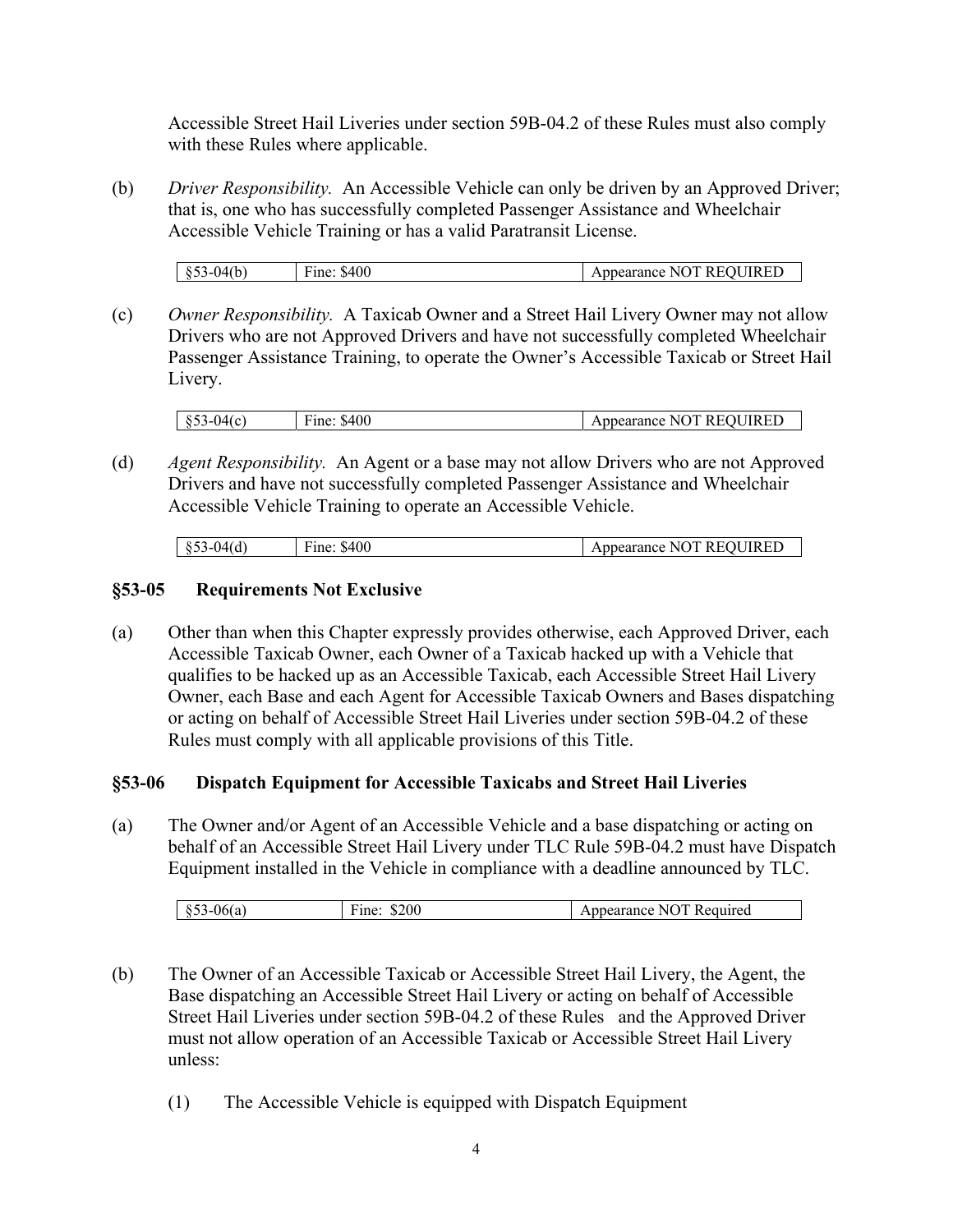| $$53-06(b)(1)$ | Fine: \$150 if plead guilty before  | Appearance NOT Required |
|----------------|-------------------------------------|-------------------------|
|                | a hearing and \$200 if found guilty |                         |
|                | after a hearing. Suspension of      |                         |
|                | Vehicle License until condition is  |                         |
|                | corrected                           |                         |

(2) While the Accessible Vehicle is in operation, the Dispatch Equipment must be turned on, connected to the dispatch system and able to receive dispatches.

| $$53-06(b)(2)$ | Fine: \$100 per day until<br>compliance | Appearance Required |
|----------------|-----------------------------------------|---------------------|
|----------------|-----------------------------------------|---------------------|

- (3) If the Dispatch Equipment becomes inoperable:
	- (i) The Approved Driver must notify the Accessible Taxi Dispatcher and Vehicle Owner, Agent or Base within 1 hour, or by the end of his or her shift, whichever comes first, that the Equipment is not operable.

| -- |
|----|
|----|

- (ii) The Owner, Agent or Base must replace or repair Dispatch Equipment promptly upon being notified to do so and in no event later than 48 hours after receiving such notification.
- (iii) An Accessible Vehicle with inoperable Dispatch Equipment cannot operate *without accepting dispatches* for more than 48 hours without repair or replacement of the Dispatch Equipment.

| $\frac{1}{2}$ §53-06(b)(3)(ii)-(iii) | Fine: \$250 and suspension until | Appearance NOT Required |
|--------------------------------------|----------------------------------|-------------------------|
|                                      | compliance                       |                         |

#### (c) Each Approved Driver must:

- (1) Log onto the Dispatch Equipment at the beginning of the Driver's shift
- (2) Log off at the conclusion of each shift,
- (3) Communicate with the Accessible Taxi Dispatcher about dispatches, as directed by the Accessible Taxi Dispatcher.

(4) Log onto the Dispatch Equipment any time either or both of the taximeter and the Technology System is on or engaged.

| $\sqrt{ }$<br>. IF<br><br>. . | \$500<br>$\overline{\phantom{0}}$<br>'ıne | . .<br><sub>1</sub> red<br>зин<br>$\mathbf{v}$<br>инсе<br>к.<br>кан |
|-------------------------------|-------------------------------------------|---------------------------------------------------------------------|
|                               |                                           |                                                                     |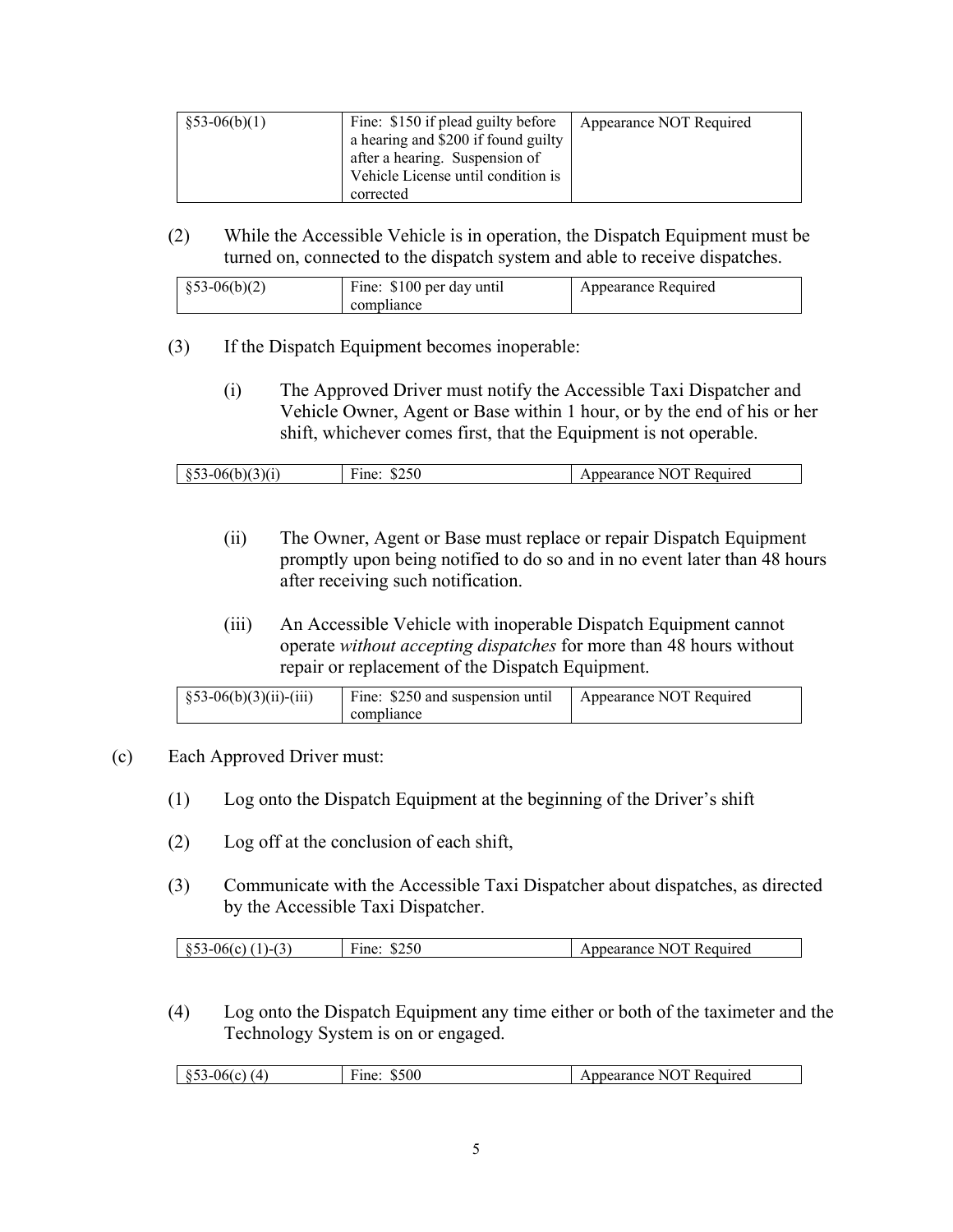- (d) *No Tampering*. An Approved Driver, Agent or Owner must not
	- (1) Tamper with the Dispatch Equipment; or
	- (2) Tamper with the geographic locator equipment.
	- (3) Disable the Dispatch Equipment; or
	- (4) Render the Dispatch Equipment inoperable in any way.

| $\frac{1}{2}$ \$53-06(d) | Fine: \$350 and/or suspension up   Appearance REQUIRED<br>to 30 days |  |
|--------------------------|----------------------------------------------------------------------|--|
|--------------------------|----------------------------------------------------------------------|--|

#### **§53-07 RESERVED**

#### **§53-08 Acceptance of Dispatch**

- (a) *Driver MUST Accept Dispatch.* 
	- (1) While operating an Accessible Vehicle, an Approved Driver must accept a dispatch from the Accessible Taxi Dispatcher.
	- (2) An Approved Driver who does not accept a dispatch has refused to provide service and will be subject to Mandatory Penalties for a refusal under sections 80-  $02(e)$  and  $80-20(a)$  of these Rules.
	- (3) An Approved Driver must not operate an Accessible Vehicle unless the Dispatch Equipment is turned on.

| $\overline{\phantom{a}}$<br>707<br>$\Omega$<br><br>dav<br>$\sim$ $\sim$ $\sim$ $\sim$ $\sim$<br>'equired<br>∗me<br>ner<br>NO<br>к.<br>Appearance<br>w<br>.D<br>ະ ~ ~ |
|----------------------------------------------------------------------------------------------------------------------------------------------------------------------|
|----------------------------------------------------------------------------------------------------------------------------------------------------------------------|

(b) *No Prior Pick-Ups.* An Approved Driver of an Accessible Vehicle who has accepted a dispatch from the Accessible Taxi Dispatcher must not accept any other Passenger before picking up the Passenger with a mobility impairment. *Note*: This includes acceptance of another trip using an approved e-hail application.

| $\cdot$<br>۰.<br>$\cdot$<br>--- | $\sim$ $\sim$<br>$\sim$<br>UU<br>$\mathbf{H}$ | $\cdots$<br>urea<br>w<br>. . |
|---------------------------------|-----------------------------------------------|------------------------------|
|                                 |                                               |                              |

#### **§53-09 Fares.**

- (a) *Fare Amount.* The fare for transporting passengers with disabilities following a dispatch will be the same as the current Taxicab and Street Hail Livery fares set by the Commission.
- (b) *Rules for Calculating Fares.*
	- (1) An Approved Driver of an Accessible Vehicle must not charge a fare to a passenger with a disability higher than that indicated on the Taximeter.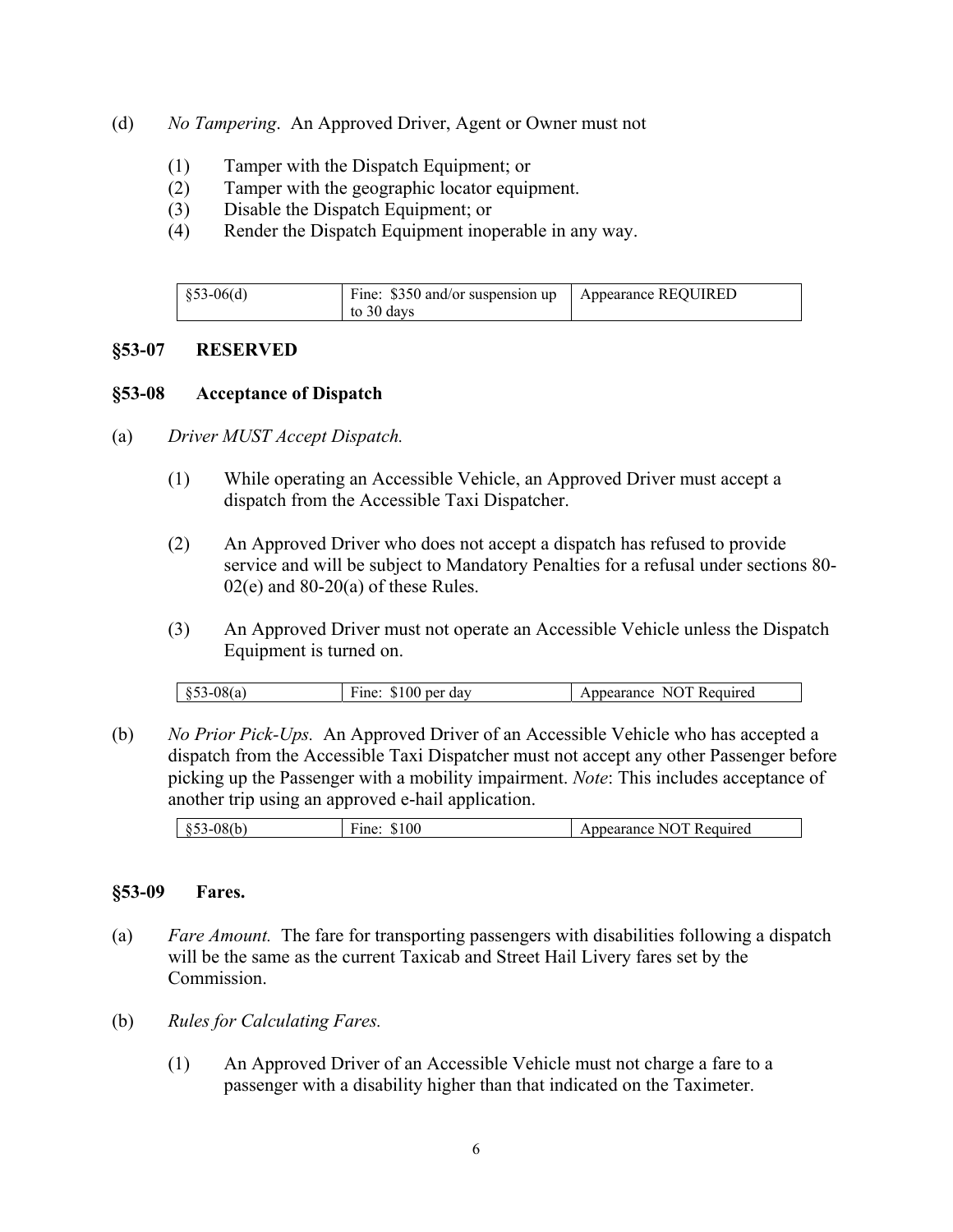| $\S 53-09(b)(1)$ | Fine: \$100, in addition to any | Appearance Required |
|------------------|---------------------------------|---------------------|
|                  | Mandatory Penalties required    |                     |
|                  | under section 80-17(a) of these |                     |
|                  | Rules                           |                     |

(2) An Approved Driver MUST NOT turn on the Taximeter when dispatched by the Accessible Taxi Dispatcher until the Passenger is seated and secured in the vehicle.

| 09(b)(2<br>$\mathcal{Q} \cup \mathcal{Q}$ | ∙me:<br>കാധ | . NOT<br>nnearance <b>.</b><br>Required |
|-------------------------------------------|-------------|-----------------------------------------|
|                                           |             |                                         |

#### **§53-10 Driver Duties Regarding Passengers Who Use Wheelchairs and Passengers with Other Disabilities.**

- (a) *Assisting the Passenger.* An Approved Driver
	- (1) Must assist a passenger who uses a wheelchair or a passenger with other disabilities when:
		- (i) Entering the vehicle from the sidewalk; and
		- (ii) Exiting from the vehicle to the curbside.
	- (2) Must secure a passenger with a disability and their mobility device within the Vehicle.

| \$200<br>0(a)<br>r ine<br>vi a<br>. .<br>ັນມີ<br>- | гэ<br>N()<br>Required<br>nearance |
|----------------------------------------------------|-----------------------------------|
|----------------------------------------------------|-----------------------------------|

(b) *Packages.* An Approved Driver must place the packages and parcels of a passenger with a disability in the Vehicle and secure them and must retrieve them for the Passenger at the end of the trip.

| м<br>110<br>uuireg.<br><br>$\cdot$<br>ຸ່<br><br>$\sim$ |  |  |
|--------------------------------------------------------|--|--|
|                                                        |  |  |

(c) *Service Animal(s) and Companions.* An Approved Driver must accept and provide transportation in the Accessible Taxicab for the Service Animal(s) of a passenger with a disability and for as many companions as can be legally seated in the vehicle.

| $$53-10(c)$ | Fine: Mandatory Penalties as set   Appearance NOT Required |  |
|-------------|------------------------------------------------------------|--|
|             | forth in $\S 80-02(e)$ of these Rules.                     |  |

(d) *Waiting for the Passenger with a disability.* An Approved Driver who has accepted a dispatch must wait for the passenger with a disability to appear curbside at the pick up point for at least ten minutes after the time of arrival reported by the Driver for ondemand trips, and at least ten minutes after the scheduled pickup time indicated by the Dispatcher for advance reservation trips.

| .<br>w<br>∼<br>.<br>. | $-$<br><sup>'</sup> ine<br>JJU | N<br>∽∈uuireu<br>шсе |
|-----------------------|--------------------------------|----------------------|
|-----------------------|--------------------------------|----------------------|